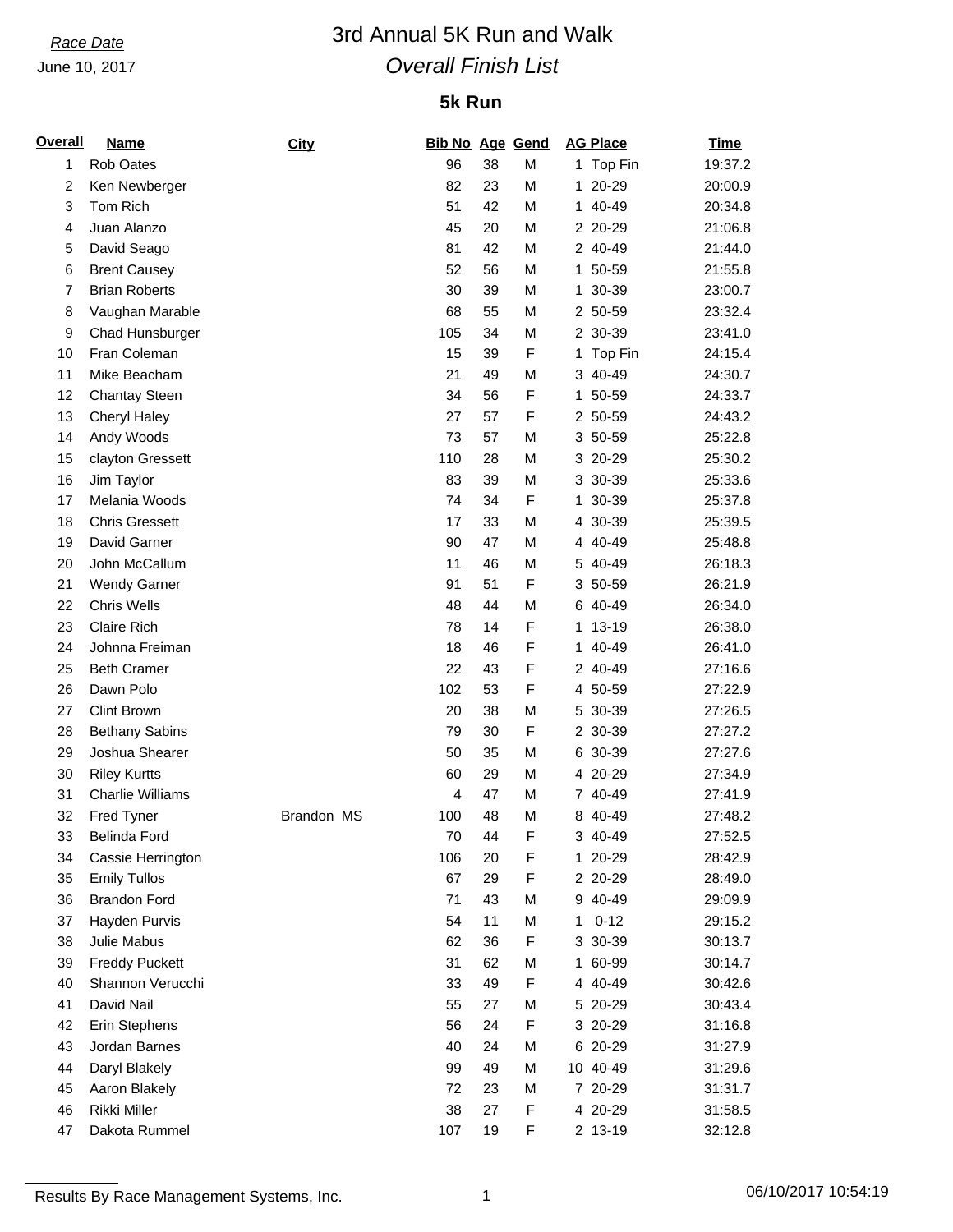June 10, 2017

# *Race Date* 3rd Annual 5K Run and Walk *Overall Finish List*

### **5k Run**

| <u>Overall</u> | Name                   | <b>City</b> | <u>Bib No</u>     |    | <b>Age Gend</b> |    | <b>AG Place</b> | <u>Time</u> |
|----------------|------------------------|-------------|-------------------|----|-----------------|----|-----------------|-------------|
| 48             | Sally Day Hawthorne    |             | 69                | 21 | F               |    | 5 20-29         | 32:31.2     |
| 49             | Luke Venable           |             | 49                | 23 | М               |    | 8 20-29         | 32:33.8     |
| 50             | Lori Busick            |             | 75                | 44 | F               |    | 5 40-49         | 33:18.5     |
| 51             | <b>Christal East</b>   |             | 84                | 44 | F               |    | 6 40-49         | 33:44.9     |
| 52             | <b>Grant Rosenbaum</b> |             | 89                | 43 | M               | 11 | 40-49           | 34:11.1     |
| 53             | <b>Charlotte Oates</b> |             | 95                | 9  | F               | 1  | $0 - 12$        | 34:31.0     |
| 54             | Kevin Williamson       |             | 29                | 37 | М               |    | 7 30-39         | 34:46.9     |
| 55             | Lynnice Calvert        |             | 25                | 52 | F               |    | 5 50-59         | 35:27.0     |
| 56             | Joy McCallum           |             | $12 \overline{ }$ | 40 | F               |    | 7 40-49         | 35:35.0     |
| 57             | Kathryn Taylor         |             | 10                | 36 | F               |    | 4 30-39         | 36:01.0     |
| 58             | Kim King               |             | 80                | 51 | F               |    | 6 50-59         | 37:07.3     |
| 59             | Julianna Jones         |             | 32                | 26 | F               |    | 6 20-29         | 39:00.8     |
| 60             | Mary Sanders           |             | 8                 | 58 | F               |    | 7 50-59         | 41:45.3     |
| 61             | Denise Stringer        |             | 19                | 42 | F               |    | 8 40-49         | 43:38.3     |
| 62             | Shayline Buchanan      |             | 97                | 18 | F               |    | 3 13-19         | 44:50.0     |
| 63             | Caron Blanton          |             | 94                | 51 | F               |    | 8 50-59         | 46:49.6     |
| 64             | Daniel Mabus           |             | 63                | 40 | М               |    | 12 40-49        | 46:51.9     |
| 65             | Lawrence Raybon        |             | 98                | 34 | М               | 8  | 30-39           | 46:54.7     |
| 66             | Tiffany Rogers         |             | 1                 | 36 | F               |    | 5 30-39         | 51:29.2     |
|                |                        |             |                   |    |                 |    |                 |             |

Results By Race Management Systems, Inc. 2 2 2 06/10/2017 10:54:19